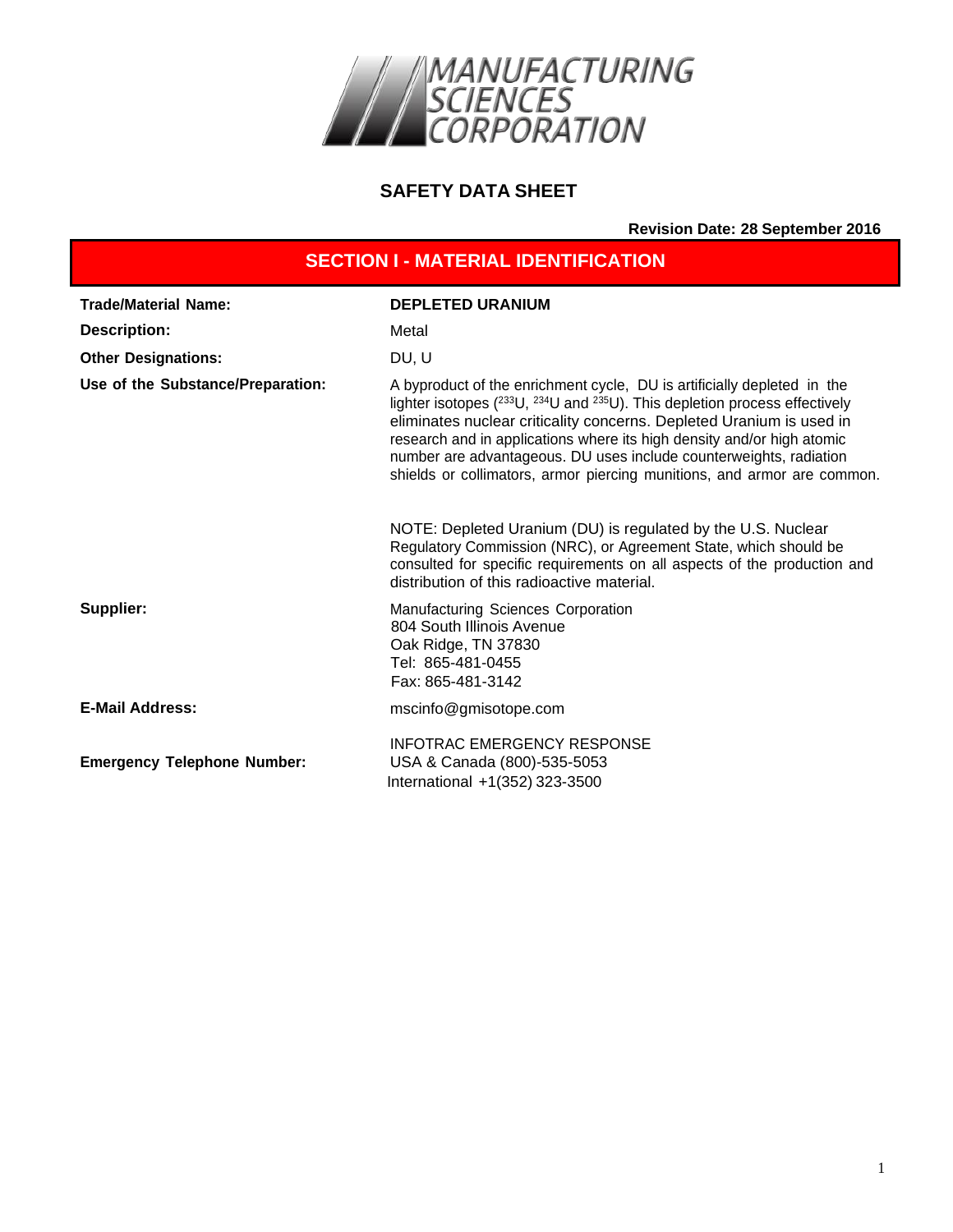

#### **SECTION II - HAZARDS**

## **Danger**



Depleted uranium has not been classified to be a carcinogen by the National Toxicology Program (NTP), International Agency for Research on Cancer (IARC), or the Environmental Protection Agency. The American Conference of Governmental Industrial Hygienists list uranium and its compounds as a confirmed human carcinogen. The National Institute for Occupational Safety and Health also list uranium and its compounds as a potential occupational carcinogen because of its alpha-emitting radioactivity if it is inhaled, ingested, or injected.

# **Warning**



Depleted uranium is pyrophoric. Finely divided turnings, shavings, or chips of uranium are more reactive than bulk form. Freshly prepared powder or fines may react exothermically with air or water and may reach ignitiontemperature. Do not disperse powders or fines into a dust cloud, which may be explosive. Water reactions may generate hydrogen gas, which is flammable.

# **Warning**



NOTE: Depleted Uranium (DU) is regulated by the U. S. Nuclear Regulatory Commission (NRC), or Agreement State, which should be consulted for specific requirements on all aspects of the production, handling and distribution of this radioactive material.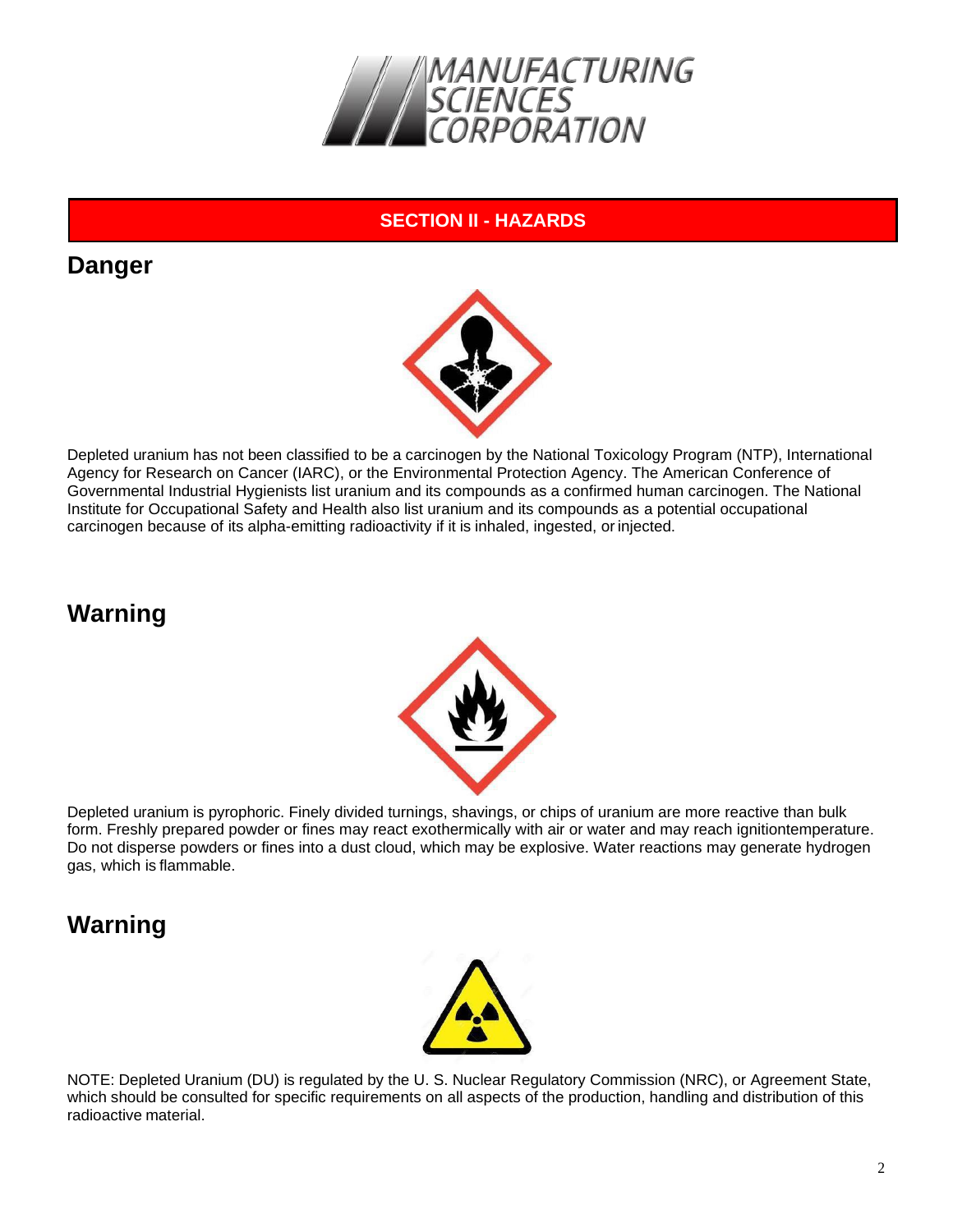

## **SECTION III –MATERIAL INFORMATION**

| Ingredient Name:   | <b>CAS Number:</b> | <b>Percent:</b> |
|--------------------|--------------------|-----------------|
| Uranium (Depleted) | 7440-61-1          | 100             |

| <b>SECTION IV - FIRST AID</b> |                                                                                                                                                                                                                                                                                                                                                                                      |  |
|-------------------------------|--------------------------------------------------------------------------------------------------------------------------------------------------------------------------------------------------------------------------------------------------------------------------------------------------------------------------------------------------------------------------------------|--|
| <b>Eye Contact:</b>           | Flush immediately, including under the eyelids, gently but<br>thoroughly with flooding amounts of running water for at least 15<br>minutes.                                                                                                                                                                                                                                          |  |
| <b>Skin Contact:</b>          | Immediately wash with soap and water. Decontaminate body<br>surfaces following radiation standards. Be careful not to abrade<br>skin, in order to avoid systemic uptake.                                                                                                                                                                                                             |  |
| Inhalation:                   | Remove exposed person to fresh air and support breathing as<br>needed.                                                                                                                                                                                                                                                                                                               |  |
| Ingestion:                    | Seek professional medical assistance immediately. Never give<br>anything by mouth to someone who is unconscious or convulsing.                                                                                                                                                                                                                                                       |  |
| <b>Safety Stations:</b>       | Where powders, fines, dusts, or fumes of the metal are likely<br>to be present, make emergency eye wash stations,<br>safety/quick-drench showers, and washing facilities available<br>in the work area. At a minimum, emergency eyewashes and<br>showers should meet the design and performance<br>requirements of the current ANSI Z358.1 Emergency<br>Eyewash and Shower Standard. |  |

**GET MEDICAL HELP FOR ALL EXPOSURES**. Seek prompt medical assistance for further treatment, observation, and support after first aid. Follow established procedures including radiation monitoring programs. **NOTE TO PHYSICIAN:** Following significant ingestion, gastric lavage, with 2% bicarbonate solution, is recommended. A 5% bicarbonate solution has been used by some poison control specialists in radiation treatment. Depending on the solubility of the material, follow-up bioassay (urine) sampling can be used to assess the severity of a potential assimilation.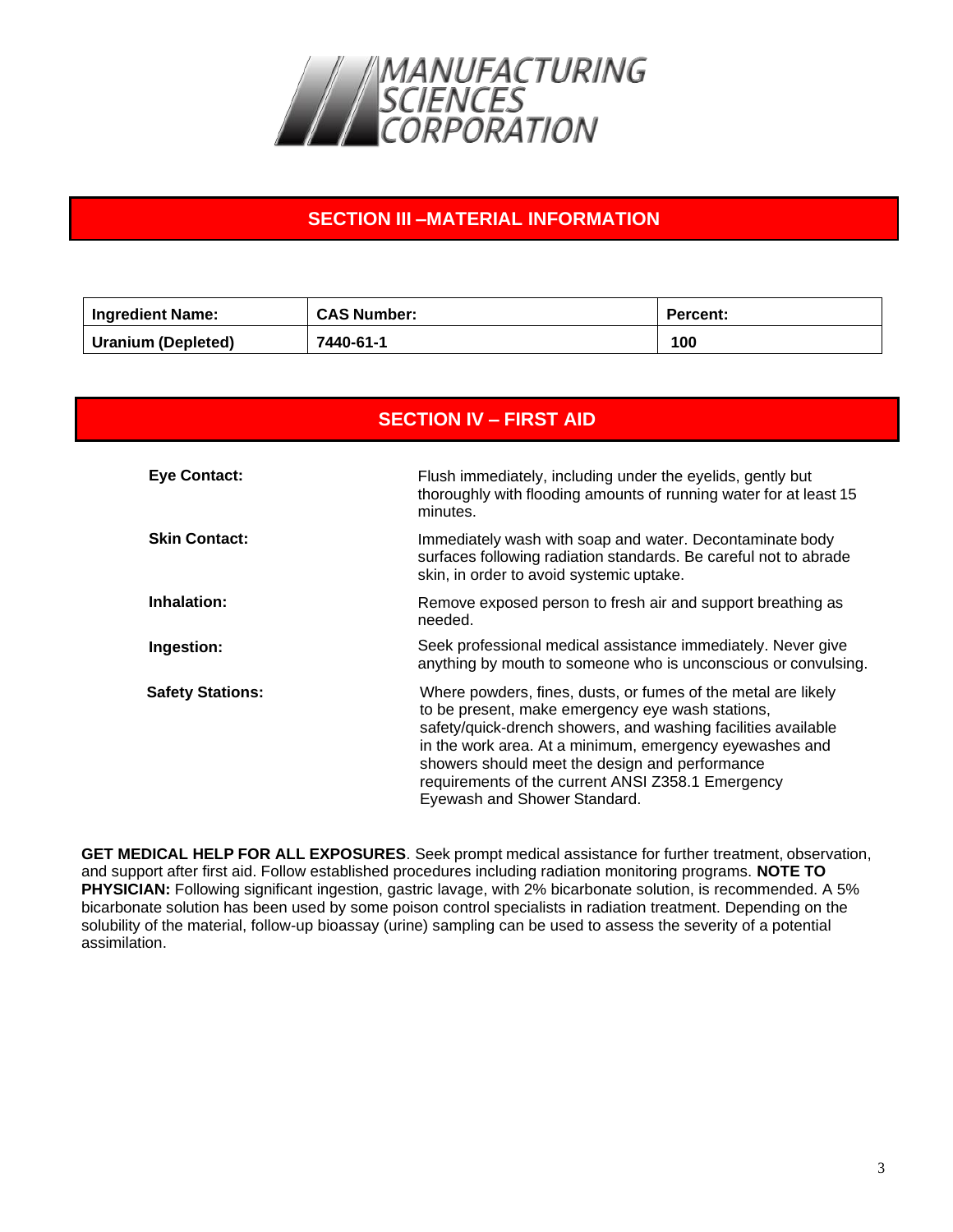

## **SECTION V - FIRE**

**Flash Point (Method):** 255 - 320 °C in air Limits: LEL %: None reported UEL %: None reported **NFPA Fire Hazard Symbol Codes: Flammability: 1 Health: 1 Reactivity: 0 Special: NONE \*\*** \*\* Values determined by manufacturer, not found in NFPA guidebook references. **Extinguishing Media**: Use dry chemical Class D or carbon dioxide to fight small uranium fires. Flood large fires with water per Department of Transportation Emergency Response Guidebook Guide 162. **Unusual Fire or Explosion Hazards:** Finely divided turnings, shavings, or chips of uranium are more reactive than bulk form. Freshly prepared powder or fines may react exothermically with air or water and may reach ignition temperature. Do not disperse powders or fines into a dust cloud, which may be explosive. Water reactions may generate hydrogen gas, which is flammable. **Special Fire-Fighting Procedures:** Wear an approved self-contained breathing apparatus (SCBA) with a full-face piece operated in the pressure demand or positive-pressure mode. Use a Class D fire extinguisher.

## **SECTION VI – ACCIDENTAL RELEASE**

| <b>Spill/Leak Procedures:</b>     | Accidental leaks or spills of uranium and its compounds must be<br>planned for well in advance of starting any work procedure. Special<br>radiation procedures are required and professional assistance may be<br>needed. Notify safety or health physics personnel, evacuate all |  |
|-----------------------------------|-----------------------------------------------------------------------------------------------------------------------------------------------------------------------------------------------------------------------------------------------------------------------------------|--|
|                                   | non-essential personnel, and provide adequate ventilation. Clean-up<br>personnel need protection against contact with and inhalation of dust or<br>oxides.                                                                                                                        |  |
| <b>Waste Management/Disposal:</b> | Follow all applicable federal, state, and/or local regulations governing<br>the disposal of radioactive waste and contaminated materials.                                                                                                                                         |  |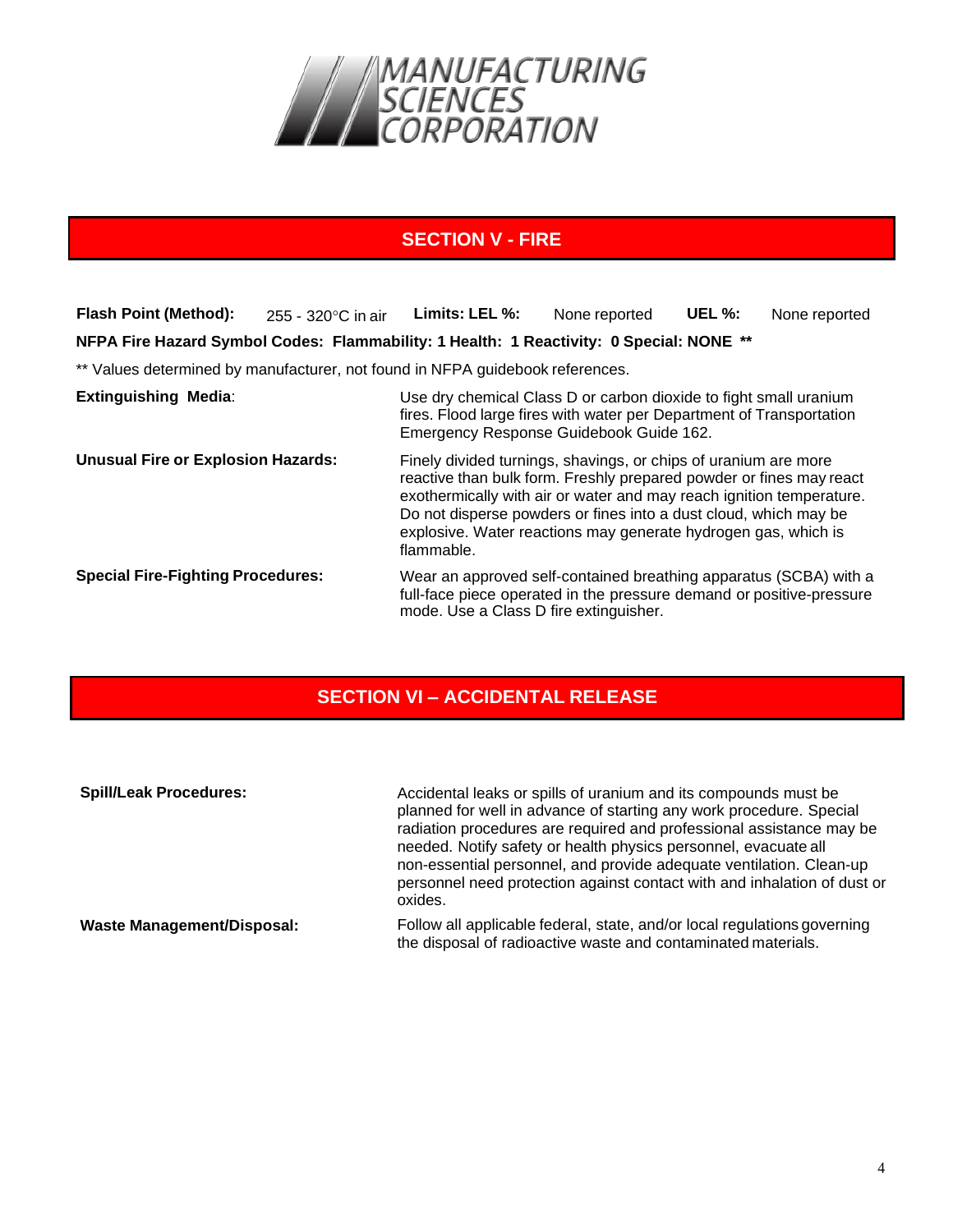

#### **SECTION VII – HANDLING AND STORAGE**

| <b>Storage Segregation:</b> | Store uranium in closed containers; prevent access by unauthorized<br>personnel. Depending on quantity stored, containers and area may<br>require special placarding or postings based on RQ and dose rate.<br>Deliberate breaching of a container seal or gasket to prevent buildup of<br>hydrogen gas, which may evolve from residual oxidation reactions with<br>moisture, can minimize the potential for explosive situations. |
|-----------------------------|------------------------------------------------------------------------------------------------------------------------------------------------------------------------------------------------------------------------------------------------------------------------------------------------------------------------------------------------------------------------------------------------------------------------------------|
| <b>Contamination:</b>       | Practice good personal hygiene. Always wash thoroughly after using<br>this material. Avoid transferring it from your hands to your mouth while<br>eating, drinking, or smoking. Do not eat, drink, or smoke in work areas.<br>Do not allow exposure of personnel with open wounds or cuts. Use<br>radiation monitoring equipment, if available, responsive to alpha and<br>beta emissions.                                         |
| <b>Handling/Storage:</b>    | Do not allow moisture contamination of storage facilities or containers.<br>Moisture contact may complete the oxidation of any residual metal and<br>evolve potentially explosive concentrations of hydrogen gas. Follow<br>established federal and state regulations for the use and storage of<br>radioactive materials.                                                                                                         |

## **SECTION VIII- EXPOSURE CONTROLS/ PPE**

| <b>Ingredient Name:</b> | <b>CAS Number:</b> | Percent: | <b>Exposure Limits:</b>                                                                                                                                                       |
|-------------------------|--------------------|----------|-------------------------------------------------------------------------------------------------------------------------------------------------------------------------------|
| Uranium                 | 7440-61-1          | ca 100   | * OSHA PEL: 0.05 mg/m <sup>3</sup> , 8-hr TWA                                                                                                                                 |
|                         |                    |          | (Soluble Compounds)                                                                                                                                                           |
|                         |                    |          | OSHA PEL: 0.25 mg/m <sup>3,</sup> 8-hr TWA                                                                                                                                    |
|                         |                    |          | (Insoluble Compounds)                                                                                                                                                         |
|                         |                    |          | * ACGIH: $0.2 \text{ mg/m}^3$ , TLV-TWA                                                                                                                                       |
|                         |                    |          | 0.6 mg/m <sup>3</sup> , Ceiling                                                                                                                                               |
|                         |                    |          | <b>Toxicity Data: Not Listed</b>                                                                                                                                              |
|                         |                    |          | NRC inhalation DAC: $2E-11 \mu$ Ci/ml (occupational),<br>$6E-14 \mu Ci/ml$ air (effluent), insoluble. Weekly<br>intake limit: 10 mg soluble uranium (10 CFR 20<br>Appendix B) |

**\*Defined for both soluble and insoluble uranium compounds.**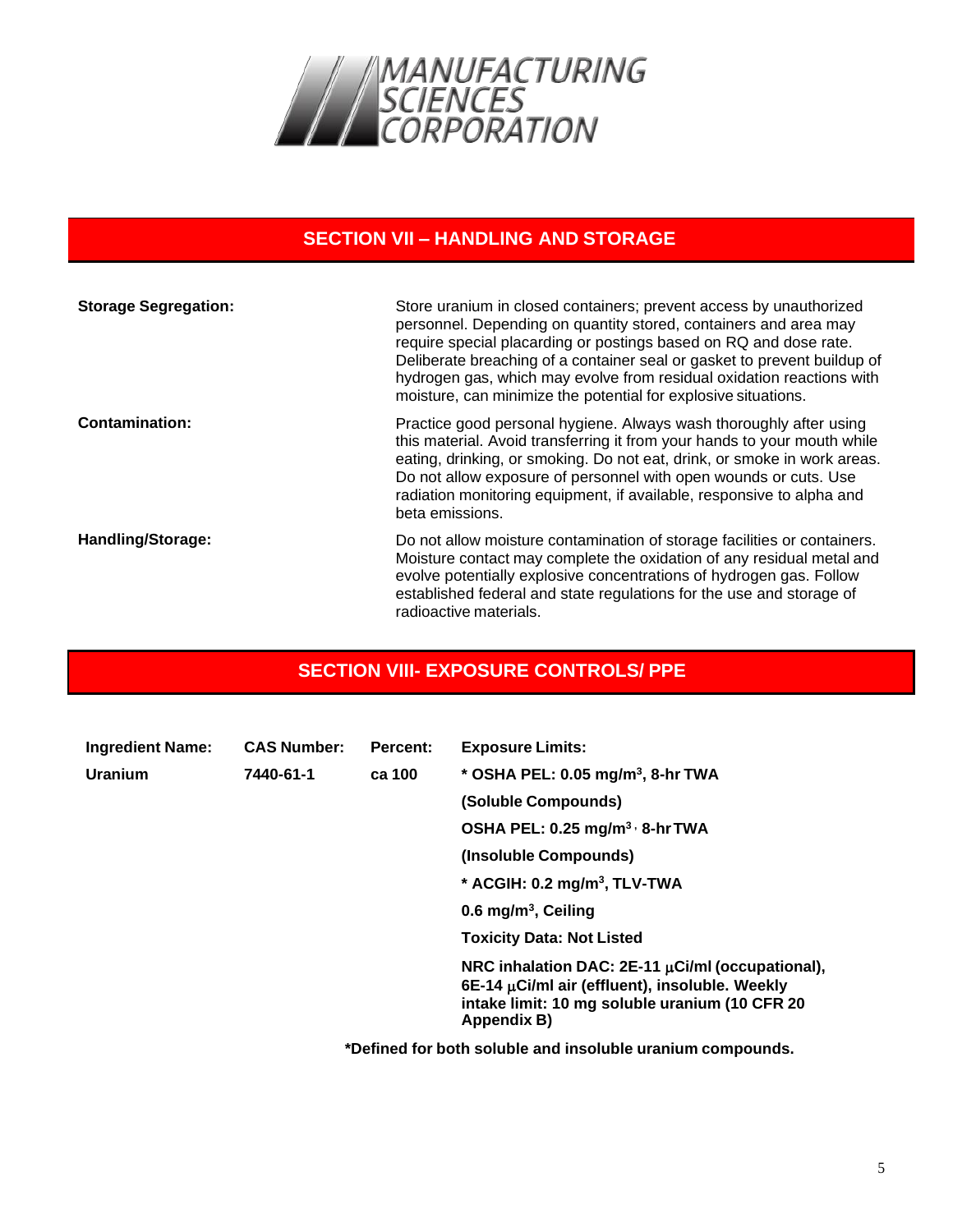

#### **Personal Protective Equipment:**

| Goggles:                         | Wear safety glasses with side shields. In dusty environments, wear<br>chemical safety goggles and a face shield, per OSHA eye- and<br>face-protection regulations.                                                                                                                                                                                                                                                                                                                                                                                                                                                                                 |
|----------------------------------|----------------------------------------------------------------------------------------------------------------------------------------------------------------------------------------------------------------------------------------------------------------------------------------------------------------------------------------------------------------------------------------------------------------------------------------------------------------------------------------------------------------------------------------------------------------------------------------------------------------------------------------------------|
| <b>Respirator:</b>               | For emergency operations, entry into unknown atmospheres, or<br>atmospheres immediately dangerous to life or health (IDLH), wear a<br>SCBA with a full-face piece operated in the pressure demand (positive<br>pressure) mode. If significant oxide or powder formation has become<br>airborne or the concentrations exceed OSHA, and/or NRC limits, wear<br>a properly fitted NIOSH-approved air-purifying respirator equipped<br>with HEPA cartridges. Because each type of respirator has an<br>assigned protection factor, respirator selection should be done by an<br>industrial hygienist, health physicist, or other qualified individual. |
| Other:                           | Wear impervious gloves, boots, aprons, etc., as appropriate, to<br>prevent prolonged or repeated skin contact.                                                                                                                                                                                                                                                                                                                                                                                                                                                                                                                                     |
| <b>Workplace Considerations:</b> |                                                                                                                                                                                                                                                                                                                                                                                                                                                                                                                                                                                                                                                    |
| <b>Ventilation:</b>              | Provide local ventilation as required to maintain exposure below the<br>USNRC DAC (Derived Air Concentration) and OSHA PELs specified<br>in this section.                                                                                                                                                                                                                                                                                                                                                                                                                                                                                          |

## **SECTION IX – PHYSICAL AND CHEMICAL PROPERTIES**

| <b>Appearance &amp; Odor:</b> | A silver white, lustrous, heavy, mildly radioactive metal. Appearance will change<br>upon exposure to air or water, as oxidation occurs. Color darkens through brass,<br>brown, to charcoal gray. Powders, fines, chips, or turnings oxidize rapidly yielding<br>a dull or flat dark gray or brown color. Some alloys will oxidize more slowly,<br>retaining the silver-white and then brassy color. No odor found. |                               |                  |
|-------------------------------|---------------------------------------------------------------------------------------------------------------------------------------------------------------------------------------------------------------------------------------------------------------------------------------------------------------------------------------------------------------------------------------------------------------------|-------------------------------|------------------|
| <b>Boiling point:</b>         | $3700 - 4200^{\circ}C$                                                                                                                                                                                                                                                                                                                                                                                              | Specific Gravity $(H_2O=I)$ : | 18.95            |
| Vapor Density (Air=1):        | <b>NA</b>                                                                                                                                                                                                                                                                                                                                                                                                           | <b>Vapor Pressure:</b>        | <b>NA</b>        |
| Water Solubility (%):         | <b>Insoluble</b>                                                                                                                                                                                                                                                                                                                                                                                                    | <b>Melting Point:</b>         | $1132^{\circ}$ C |
| <b>Evaporation Rate:</b>      | <b>NA</b>                                                                                                                                                                                                                                                                                                                                                                                                           | % Volatile By Volume:         | <b>NA</b>        |

**Melting point data provided for the pure metal only.**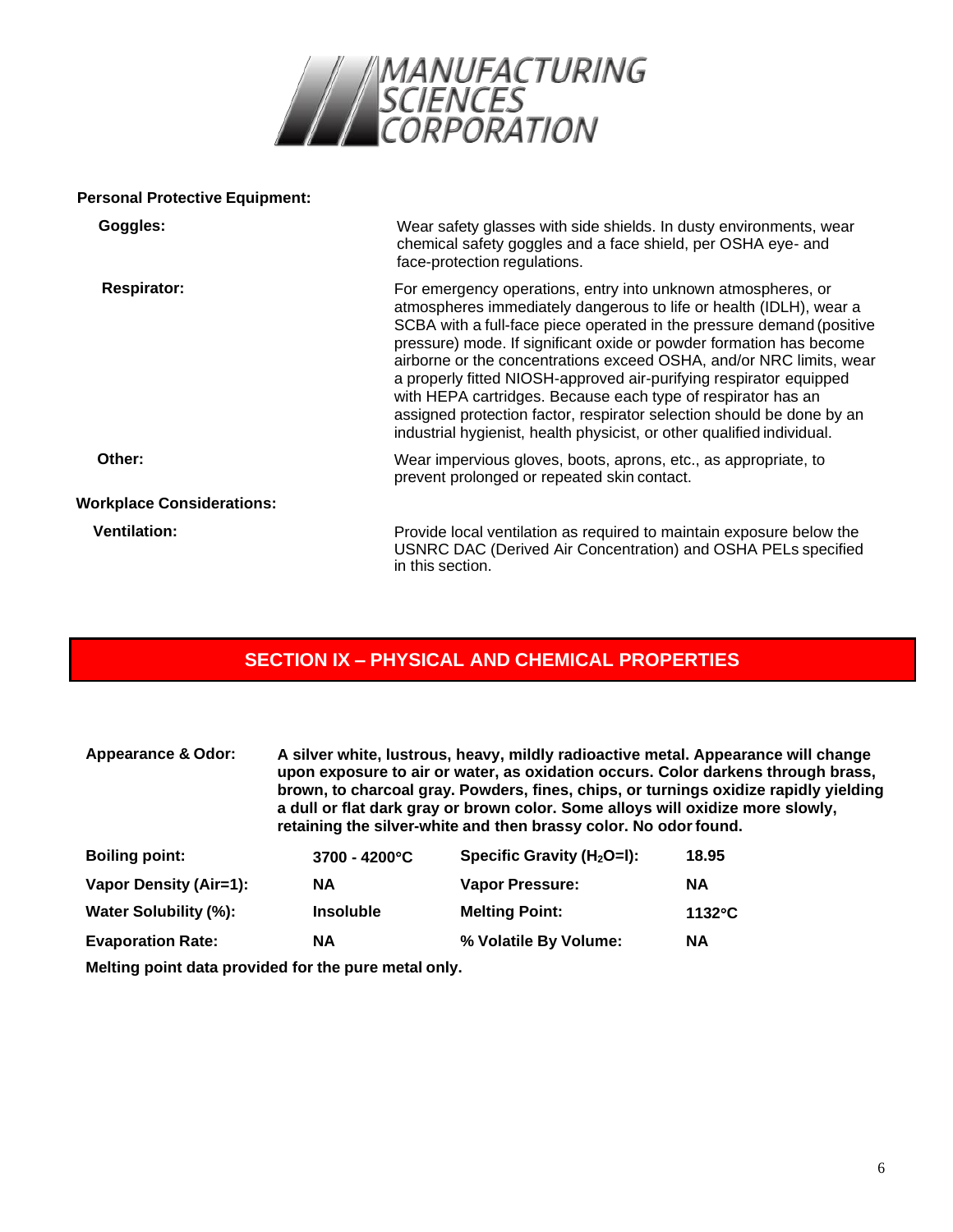

#### **SECTION X – STABILITY AND REACTIVITY**

| <b>Chemical</b><br>Incompatibilities:<br><b>Conditions to Avoid:</b> | Uranium metal can react dangerously with carbon tetrachloride, chlorine, fluorine, nitric<br>acid, nitric oxide, selenium, sulfur, and water (in finely divided form).<br>Prevent contact with incompatible chemicals. Do not create dusty work conditions. Do<br>not expose to oxidizers. |                                                                                                                                                                                                                                                                                                                                                                                                                                                        |
|----------------------------------------------------------------------|--------------------------------------------------------------------------------------------------------------------------------------------------------------------------------------------------------------------------------------------------------------------------------------------|--------------------------------------------------------------------------------------------------------------------------------------------------------------------------------------------------------------------------------------------------------------------------------------------------------------------------------------------------------------------------------------------------------------------------------------------------------|
| <b>Hazardous Decomposition Products:</b>                             |                                                                                                                                                                                                                                                                                            | Uranium metal fume and/or oxide can be produced during uranium<br>fires. Radioactive progeny (daughters) thorium-234,<br>protactinium-234, and -234m (metastable) are produced by natural<br>radioactive decay; they are the source of the majority of the<br>penetrating radiation. These isotopes can be concentrated in<br>situations where the metal is melted, condensed, or dissolved,<br>potentially elevating the observed external dose rate. |
| <b>Stability/Polymerization:</b>                                     |                                                                                                                                                                                                                                                                                            | Material is stable in closed containers at room temperature under<br>normal storage and handling conditions. Hazardous polymerization<br>cannot occur.                                                                                                                                                                                                                                                                                                 |

In the presence of moisture or humidity, uranium metal may react to evolve flammable hydrogen gas.

## **SECTION XI – TOXICOLOGICAL**

| <b>Summary of Risk:</b>                                          | Uranium and its salts are both toxic and radioactive.<br>Dermatitis, renal damage, acute necrotic arterial<br>lesions, and possibly death may occur from extreme<br>exposure. Inhalation of fine uranium particles<br>presents increased radiation hazards; isolated<br>uranium particles in the lungs may be a long-term<br>cancer hazard. The more soluble uranium<br>compounds are considered most toxic to the<br>kidneys; the lung is the critical organ for insoluble<br>respirable dusts or fines such as oxide powders.<br>Uranium dusts are respiratory irritants, with<br>coughing, shortness of breath as possible outcomes.<br>Prolonged skin contact can cause damage to the<br>basal cells. Radioactivity is the property of the<br>spontaneous emissions of alpha or beta particles<br>and gamma rays, by the disintegration of the nuclei<br>of the atoms. |
|------------------------------------------------------------------|----------------------------------------------------------------------------------------------------------------------------------------------------------------------------------------------------------------------------------------------------------------------------------------------------------------------------------------------------------------------------------------------------------------------------------------------------------------------------------------------------------------------------------------------------------------------------------------------------------------------------------------------------------------------------------------------------------------------------------------------------------------------------------------------------------------------------------------------------------------------------|
| <b>Medical Conditions Which May Be Aggravated by</b><br>Contact: | None reported.                                                                                                                                                                                                                                                                                                                                                                                                                                                                                                                                                                                                                                                                                                                                                                                                                                                             |
| <b>Target Organs:</b>                                            | Respiratory system; skin; eyes; kidneys; liver; blood;<br>lymphatic system; and bone marrow.                                                                                                                                                                                                                                                                                                                                                                                                                                                                                                                                                                                                                                                                                                                                                                               |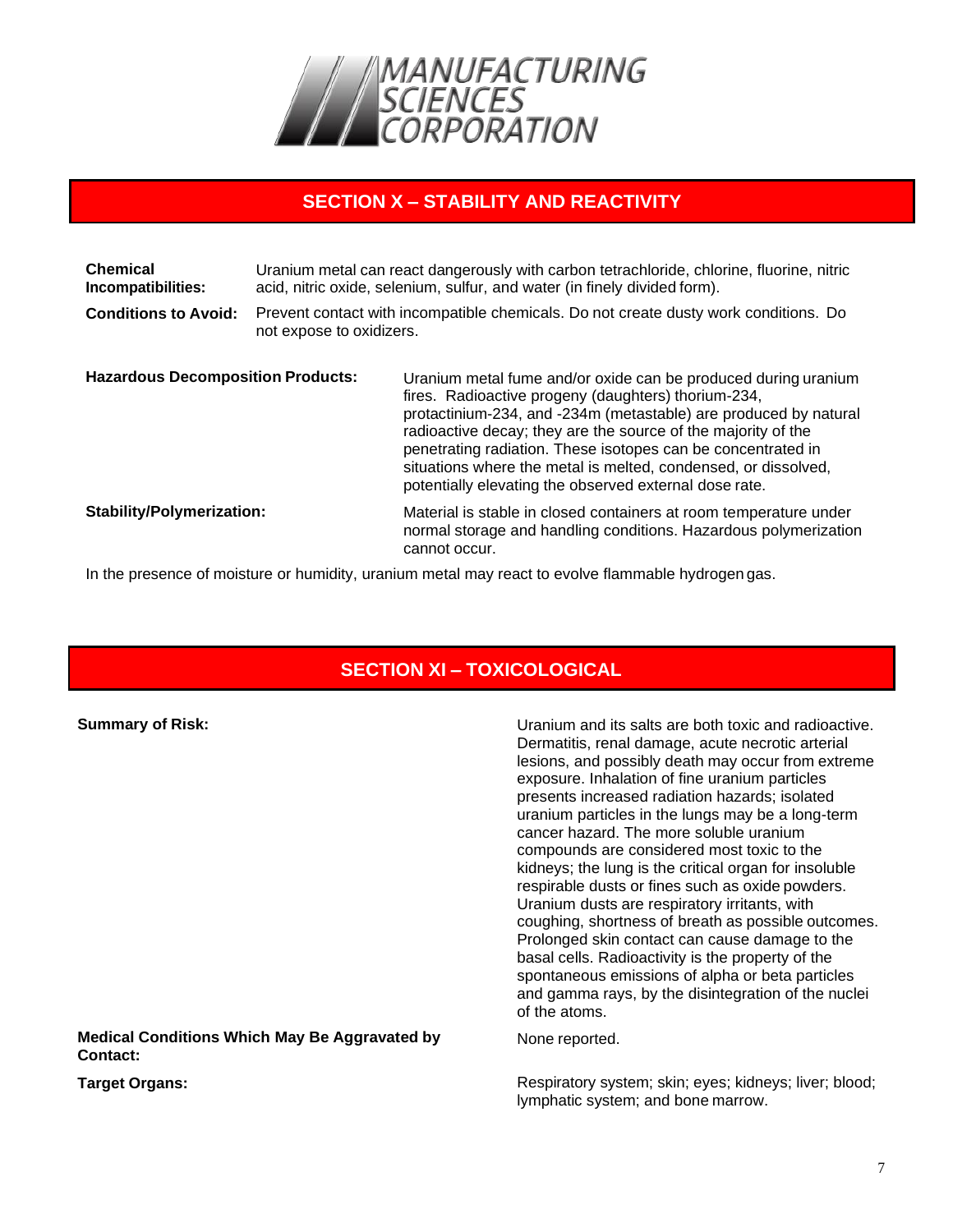

**Primary Entry Route(s):** In solid forms, ingestion, skin, or eye contact. Inhalation of dusts or fines.

**Acute Effects:** Nausea, vomiting, shortness of breath, and **Acute** Effects: coughing.

**Chronic Effect(s): Chronic Effect(s): Primarily the effects of radiation from insoluble** compounds. Possibilities include pneumoconiosis, pulmonary fibrosis, lymphoma, osteosarcoma, and lung cancer.

**GET MEDICAL HELP (INPLANT OR COMMUNITY) FOR ALL EXPOSURES.** Seek prompt medical assistance for further treatment, observation, and support after first aid. Follow established procedures including radiation monitoring programs. **NOTE TO PHYSICIAN:** Following significant ingestion, gastric lavage, with 2% bicarbonate solution, is recommended. A 5% bicarbonate solution has been used by some poison control specialists in radiation treatment. Depending on the solubility of the material, follow-up bioassay (urine) sampling can be used to assess the severity of a potential assimilation.

**Carcinogenicity:** Carcinogenicity: Depleted uranium has not been classified to be a carcinogen by the National Toxicology Program (NTP), International Agency for Research on Cancer (IARC), or the Environmental Protection Agency. The American Conference of Governmental Industrial Hygienists list uranium and its compounds as confirmed human carcinogen. The National Institute for Occupational Safety and Health also list uranium and its compounds as a potential occupational carcinogen because of its alpha-emitting radioactivity if it is inhaled, ingested, or injected.

## **SECTION XII – ECOLOGICAL**

Uranium is present naturally in virtually all soil, rock and water. Uranium in soil and rocks is distributed throughout the environment by wind, rain and geologic processes. Rocks weather and break down to form soil, and soil can be washed by water and blown by wind, moving uranium into streams and lakes, and ultimately settling out and reforming as rock. Uranium can also be removed and concentrated by people through mining and refining. These mining and refining processes produce wastes such as mill tailings which may be introduced back into the environment by wind and water if they are not properly controlled. Manufacturing of nuclear fuel, and other human activities also release uranium to the environment.

**Information provided by United States Environmental Protection Agency**

## **SECTION XIII – DISPOSAL**

Follow all applicable federal, state, and/or local regulations governing the disposal of radioactive waste and contaminated materials.